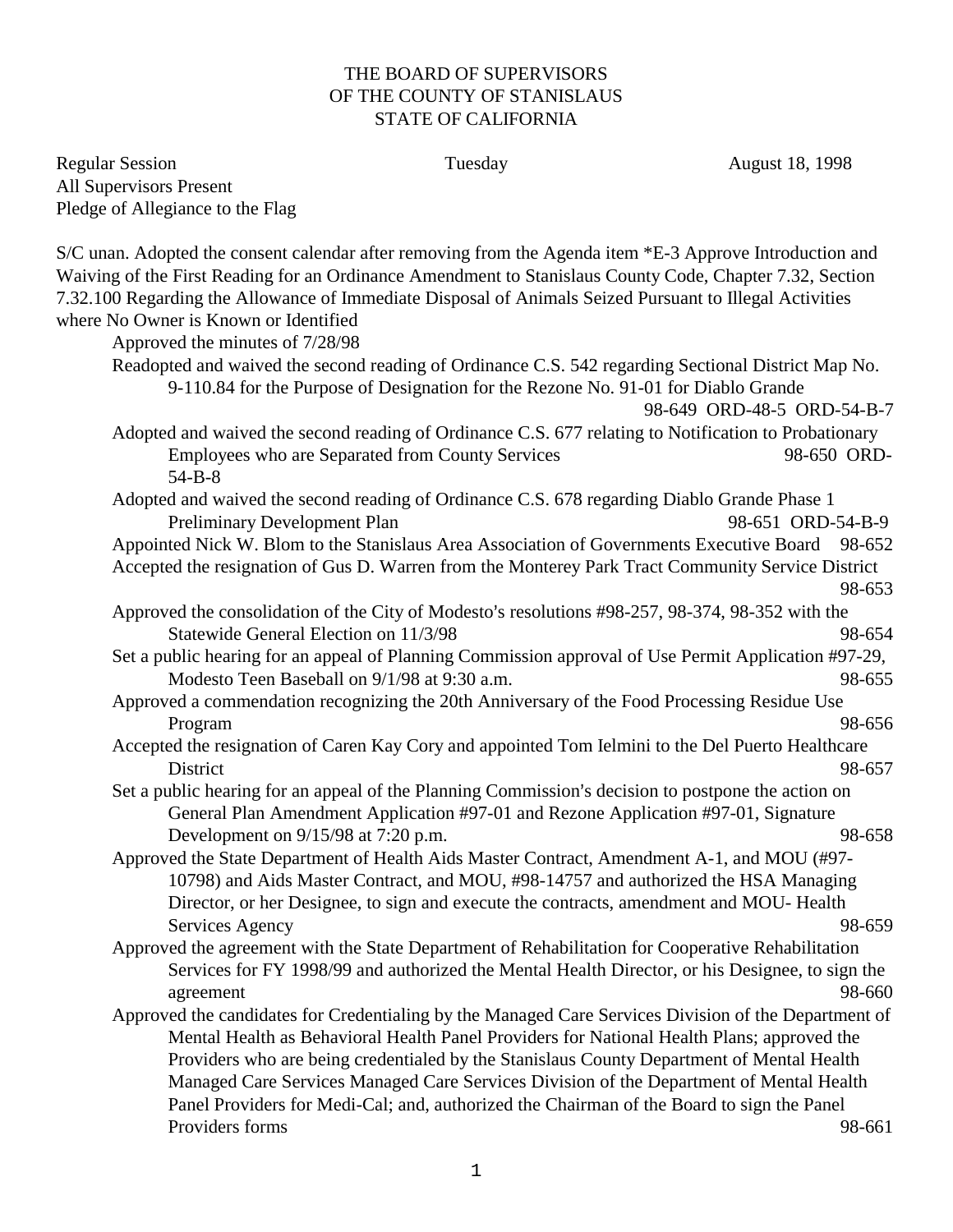- Accepted the Stanislaus County Treasury Pool's May and June, 1998 Monthly Investment Reports as prepared by the Stanislaus County Treasurer/Tax Collector's office and reviewed for conformity with State Law and Local Investment Policy by the Stanislaus County Treasury Pool Oversight Committee and authorized the Chairman to sign for the Board that the report has been reviewed and accepted - Treasurer/Tax Collector 98-662
- Approved the Board of Retirement Bylaws Revisions to the Stanislaus County Employees' Retirement Association (StanCERA) - Treasurer/Tax Collector 98-663
- Accepted the completed Immediate Courts Project and approved the final contract with the contractor, Diede Construction as follows: Original contract- \$814,359, Change Orders - \$62,728.42, total Final Contract cost - \$877,087.42; authorized the Chairman, on behalf of the Board, as the awarding authority, to sign the completion documents; and, accepted the contract and authorized the necessary recording of the final notice of completion and all other necessary close out activities 98-664
- Approved Stanislaus County application for California Healthcare for Indigents Program (CHIP) to initiate the flow of Tobacco Tax Funds for FY 1998-99 and authorized the HSA Managing Director, or her Designee, to sign the application - Health Services Agency 98-665
- Approved the plans and specifications for the North Salida Detention Basin (Phase l); authorized the Clerk of the Board to set the dates for advertising as 8/26/98, 9/2/98 and 9/9/98, and set the bid opening for 9/16/98 at 2:15 p.m.; and, authorized the Auditor-Controller to pay related expenses from the Salida Planned Development Storm Drainage Account 98-666
- Approved plans and specifications for Fink Road Landfill LF-2, Cell #3, Phase 1, Base Liner System Construction and Surface Impoundment, (SI-1) Reconstruction Project and authorized the Clerk of the Board to set the dates for advertising as 8/26/98, 9/2/98 and 9/9/98 and set the bid opening for 9/16/98 at 2:00 p.m 98-667
- Awarded a contract to Tricolor Restoration of West Sacramento, CA in the amount of \$292,530 for the Building Exterior Paint Project at County Center No. 2; authorized the Purchasing Department to establish the contract and contract amount; and, authorized the Auditor-Controller to increase Appropriations in the Engineering Project Budget titled, Building Exterior Painting Project at County Center #2 by \$292,530 98-668
- Approved the funding agreement for preliminary engineering and right-of-way for the Santa Fe Avenue Bridge over the Tuolumne River and authorized the Chairman to execute the funding agreement 98-669
- Approved the funding agreement for preliminary engineering and right-of-way for the Crows Landing Road Bridge over the San Joaquin River and authorized the Chairman to execute the funding agreement 98-700
- Approved engineering service agreement for Dokken Engineering to provide construction inspection for the Roberts Ferry Road Bridge at Tuolumne River Project to construct four 84" cast-in drilledhole piles and authorized the Purchasing Department to sign and process the agreement 98-671
- Directed the Clerk to record a Certificate of Cancellation for Williamson Act Contract #75-1955 for Brethren Heritage School (Donald Driver) 98-672
- Approved Salida Planned Development Storm Drain Account expenditure to Delamare-Fultz Engineering and authorized the Auditor-Controller to issue a warrant in the amount of \$6,574 payable to Delamare-Fultz Engineering 98-673
- Approved the introduction and waiving of the first reading for Ordinance C.S. 679, regarding an amendment to Stanislaus County Code, Chapter 7.08, Section 7.08.100 and adding sections 7.08.140, 7.08.150 and 7.08.160 regarding ownership of animals and definitions of ^Guide Dogs", "Signal Dogs" and "Service Dogs" 98-674 ORD-54-B-10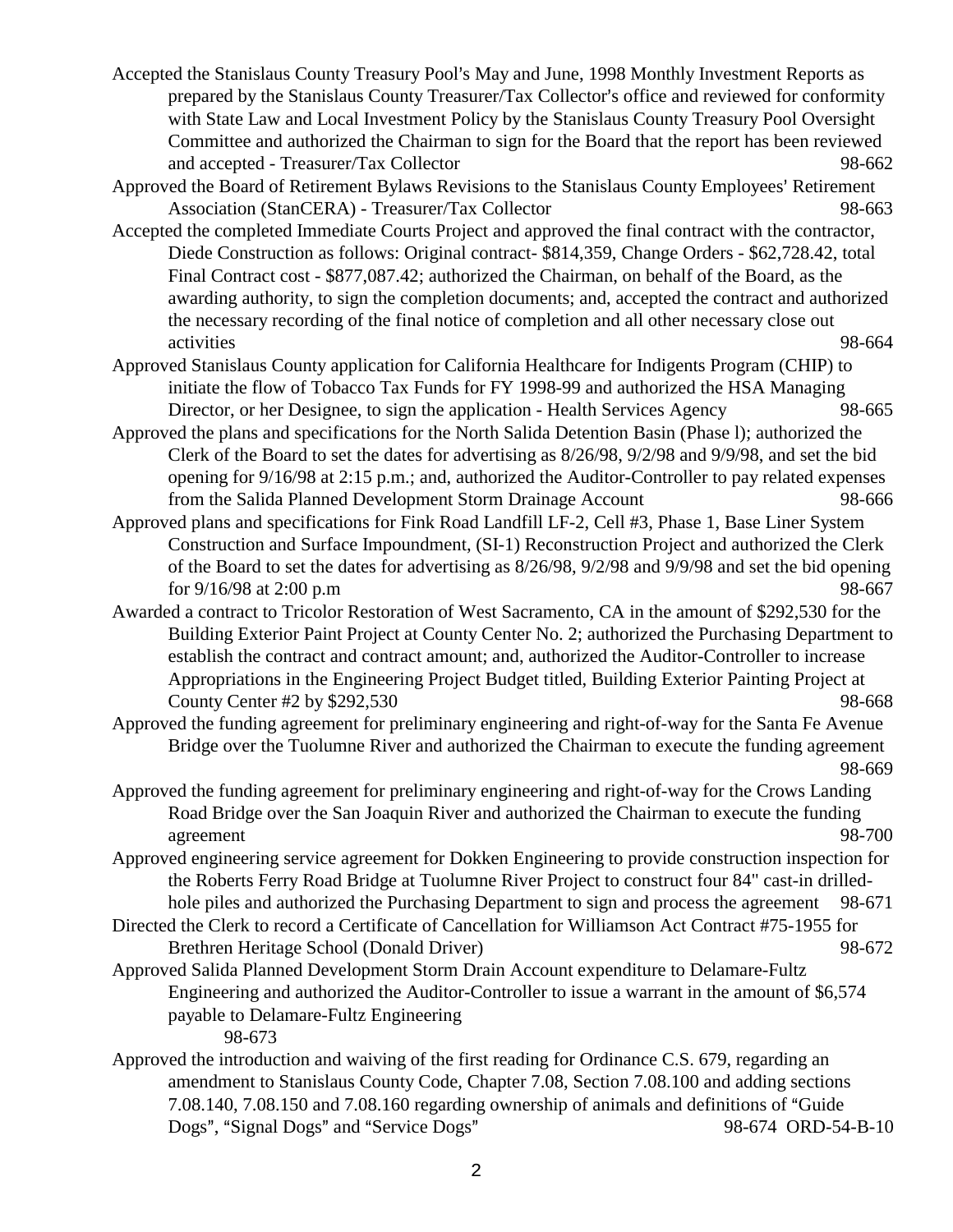Approved the introduction and waiving of the first reading for Ordinance C.S. 680, regarding an amendment to Stanislaus County Code, Chapter 7.20, Section 7.20.040 regarding dog license fee exemptions 98-675 ORD-54-B-11

M/C unan. Acceptance of Stanislaus County Library Advisory Board Workplan for 1998-99 98-676 (1-83

Removed and continued item B- 9 Approval of Recommendations to Modify Confidential Employees Compensation Program to a Performance Based System (1-208

S/M (4-1)(Paul opposed) Approved the type and level of County Fleet Services to be provided by the County; approved the project concept card lock system concept; approved the Space Program; authorized the Fleet Services and the Motor Pool to be relocated to the Public Safety Center; authorized the staff to issue a bid request for Card Lock Refueling Service; authorized staff to apply for a State grant for the construction of a compressed natural gas refueling station; approved amending the Construction Manager's Public Safety Center contract to provide construction management services for this project; approved amending the Quality Control Inspector's Public Safety Center contract to provide inspection services for this project; authorized staff to amend original Public Safety Center contract for soils testing services; authorized staff to issue a request for qualifications for material testing service; approved proceeding with the design phase of the project; authorized staff to issue a request for qualifications for architectural services and authorized the CEO to negotiate and execute an agreement for architectural services; and, approved the project budget of \$1,024,000 and authorized the Auditor-Controller to establish the necessary project budget 98-677 (1-257

S/M unan. Introduced and waived the first reading of a Bio-Solids Ordinance C.S. 681 adding Chapter 9.34 to Title 9 of the Ordinance Code of Stanislaus County; removed Section 15 on page 6 of the staff report regarding Section 9.34.140 which expired the ordinance after five years; and, will return the ordinance to the Board on 9/22/98 meeting for consideration of adoption of a Negative Declaration and adoption of the Ordinance (1-2922 98-680 ORD-54-B-12

C/P unan. Approved the formation of the Riverdale Landscape and Lighting District (hearing was continued from 7/14/98 at 9:15 a.m.); approved the proposed formula for calculating the amount of the Annual Assessment; approved the levying of the Annual Assessment to pay for the street lighting services; a majority protest has not been filed (vote 69 to 22 in favor) regarding the formula for calculating the Annual Assessment and the levying of Annual Assessments to pay for street lighting services; find that all of the parcels within the proposed Riverdale Landscape and Lighting District will receive equal benefit from the formation of the district; formed the Riverdale and Lighting District and confirmed the boundary of the District; directed the Department of Public Works to file the formation with the California State Board of Equalization; ordered the installation of street lights; confirmed and approved the formula for calculating the amount of the annual assessments that will be used to pay for street lighting service; set the 1998/1999 Annual Assessment at \$37.64 per parcel; authorized the Auditor-controller to add the Annual Assessment to the 1998/1999 Tax Roll; and, made the engineer's report a part of the record of this proceeding 98-681 (2-1601

S/M unan. Authorized a Special Election for 11/3/98 to fill vacant positions on the Riverdale Park Tract Community Services District Board 98-678 (2-1267

C/M unan. Approved the Community Development Block Grant Waterline Fair Share Plan and Guidelines for Tracking Job Creation 98-679 (2-427